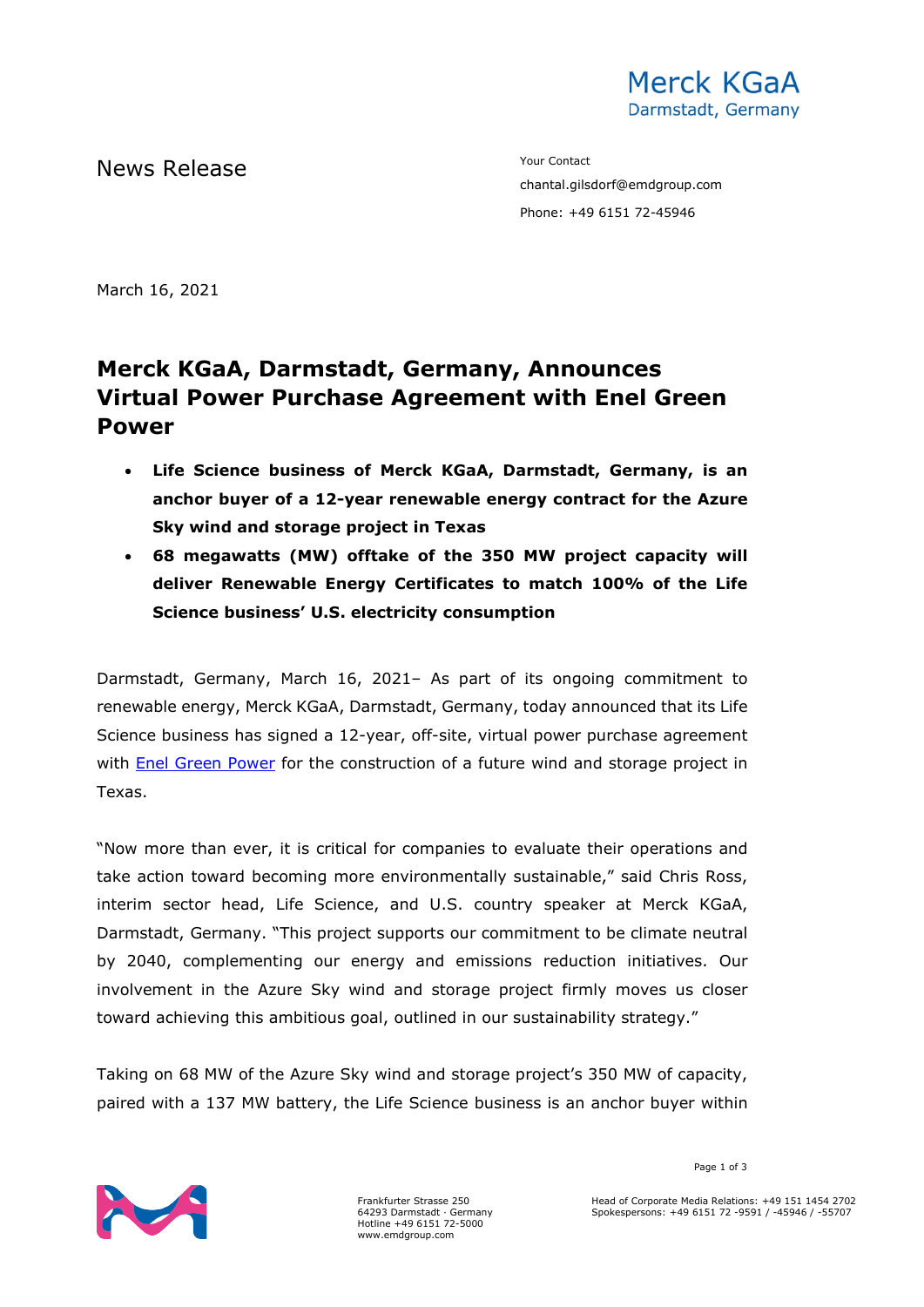## News Release

the Net Zero Consortium for Buyers. This aggregation of corporations was organized by the Sustainability Roundtable, Inc., which brings companies together to approach the renewable energy market with an aggregated renewable energy need, thus providing access to VPPA's which were previously only accessible to companies with outsized energy needs.

The agreement – which is among the largest aggregation deals in the world – will deliver Renewable Energy Certificates to match 65% of the U.S. electricity consumption of the businesses of Merck KGaA, Darmstadt, Germany, or 100% of the Life Science business' U.S. electricity consumption.

The Azure Sky wind and storage project will be located west of the Dallas-Fort Worth area in Throckmorton County, Texas. The Life Science business' portion of the project is equivalent to approximately 14 wind turbines that stand nearly 600 feet tall. The project is expected to be operational by the first half of 2022.

"The commitment of the Life Science business of Merck KGaA, Darmstadt, Germany, as an anchor buyer of the aggregation deal is contributing toward an extraordinary shift in the renewable energy purchasing market, giving businesses with all sizes of energy demand the opportunity to procure renewable energy in a cost-effective way," said Georgios Papadimitriou, head of Enel Green Power in the United States and Canada. "We thank Merck KGaA, Darmstadt, Germany, for its collaborative role in this agreement."

Merck KGaA, Darmstadt, Germany, has a long history of investing in renewable energy. Since 2009, the company has installed a combined 2.28 MW of onsite solar at several of its Life Science business sites around the globe, including Jigani, and Peenya, India; Bedford, and Burlington, Massachusetts; St. Louis, Missouri; and Molsheim, France. The company has also installed solar at its Healthcare business sites in Aubonne, Switzerland; Billerica, Massachusetts; and Rome, Italy, as well as at its Electronics sites in Khopoli, India; Poseung, South Korea; Shanghai, China; and Shizuoka, Japan. The company is also celebrating the five-year anniversary of its 5.9 MW biomass central heat plan at its Life Science business site in Jaffrey, New Hampshire, which uses renewable woodchips for 100% of the manufacturing plant's heating needs.